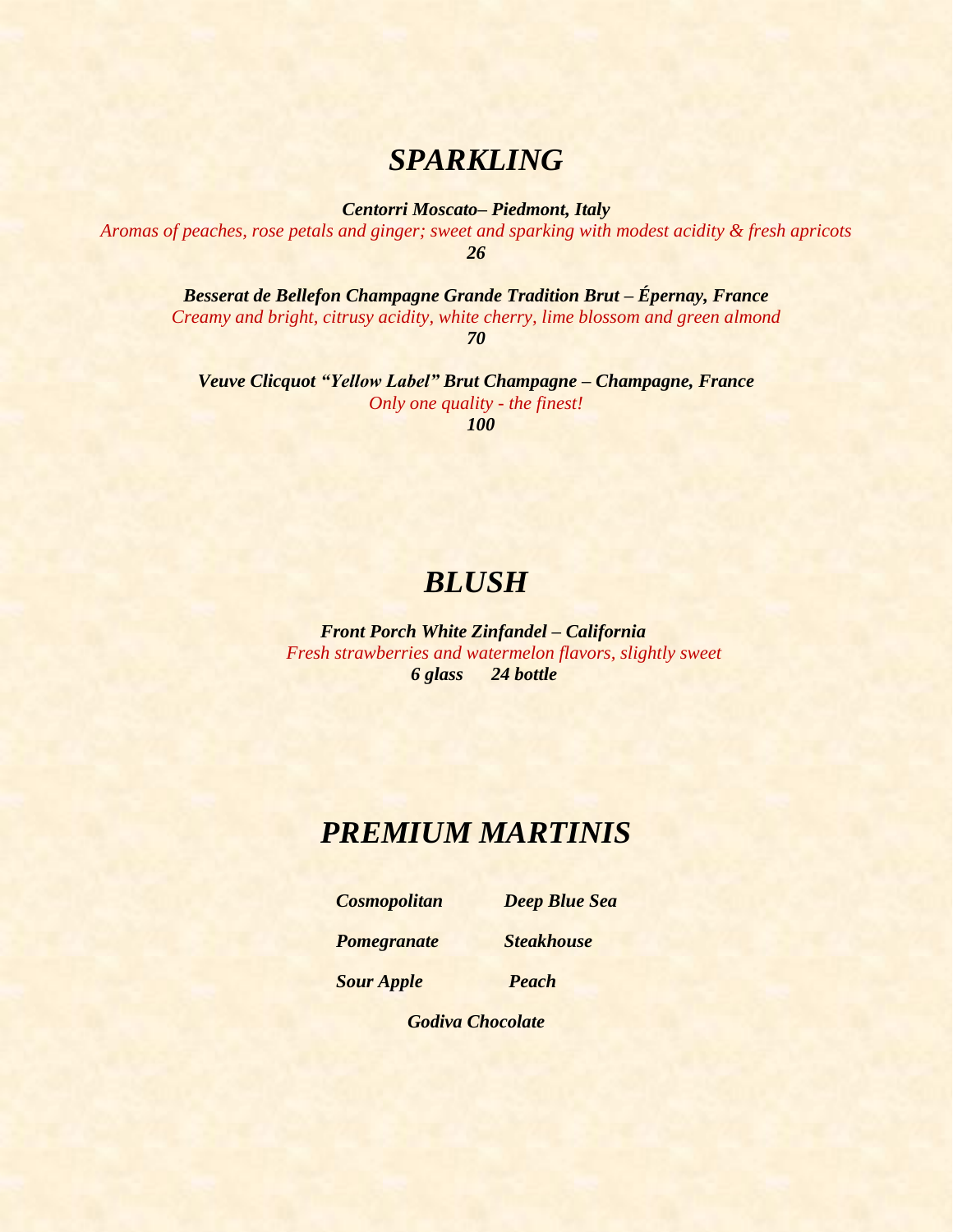## *WHITE*

| <b>100</b> | Chardonnay, Church Creek Steel - Eastern Shore, Virginia<br>Un Oaked, Tropical fruit flavors and crisp acidity                                 | $\boldsymbol{9}$ | <b>Glass Bottle</b><br>36 |
|------------|------------------------------------------------------------------------------------------------------------------------------------------------|------------------|---------------------------|
| <b>101</b> | Chardonnay, Church Creek Oak - Eastern Shore, Virginia<br>Flavors of ripe fruit with balanced acidity, toasted vanilla & almond flavors        | $\boldsymbol{9}$ | 36                        |
| <b>102</b> | Chardonnay, Acte 12 – Williamsburg, Virginia<br>Harmonius & smooth with a soft taste of French Oak                                             | $\boldsymbol{9}$ | 36                        |
| 103        | Chardonnay, Oxford Landing - South, Australia<br>Yellow peach, ripe nectarine with hints of wild honey, lemon myrtle & cinnamon spice          | 6                | 24                        |
| <b>104</b> | <b>Chablis, Louis Moreau Petit – Burgundy, France</b><br>Fruity and dynamic nose with a hint of apple and citrus                               | 10               | 40                        |
| <b>105</b> | Riesling, Governor's White - Williamsburg, Virginia<br>Fresh fruity, semi dry; the number one selling Virginia wine                            |                  | 28                        |
| <b>106</b> | Riesling, Pacific Rim - Columbia Valley, Washington<br>Sweet with flavors of pineapple, peach & orange, tingly sensation                       | $\overline{7}$   | 28                        |
| <b>107</b> | <b>Riesling, Clean Slate - Mosel, Germany</b><br>Hint of spiciness with grapes and peach flavors                                               |                  | 28                        |
| 108        | Sauvignon Blanc, Bernard Griffin - Columbia Valley, Washington<br>Fresh with apple flavors and a thread of pineapple and tangerine             |                  | 28                        |
| 109        | Sauvignon Blanc, Madfish - Western, Australia<br>Black currant and gooseberry mingle with custard apple, cantaloupe, sweet herbs & citrus zest |                  | 28                        |
| <i>110</i> | Sauvignon Blanc, Prodigo - Fruili, Italy<br>Offers generous notes of peach and nectarine, enhanced by bright acidity                           | $\boldsymbol{6}$ | 24                        |
| <i>111</i> | <b>Pinot Grigio, Stella – Sicily, Italy</b><br>Light and refreshing with flavors of pears and citrus                                           | 6                | 24                        |
| <i>112</i> | <b>Pinot Grigio, Three Pears - Napa Valley, California</b><br>Aromatics of crisp pear, pippin apple and peaches                                |                  | 28                        |
| <i>113</i> | Vouvray, Bove - Loire, France<br>Nectarines, pineapples and floral notes, slightly sweet finish                                                | $\boldsymbol{9}$ | 36                        |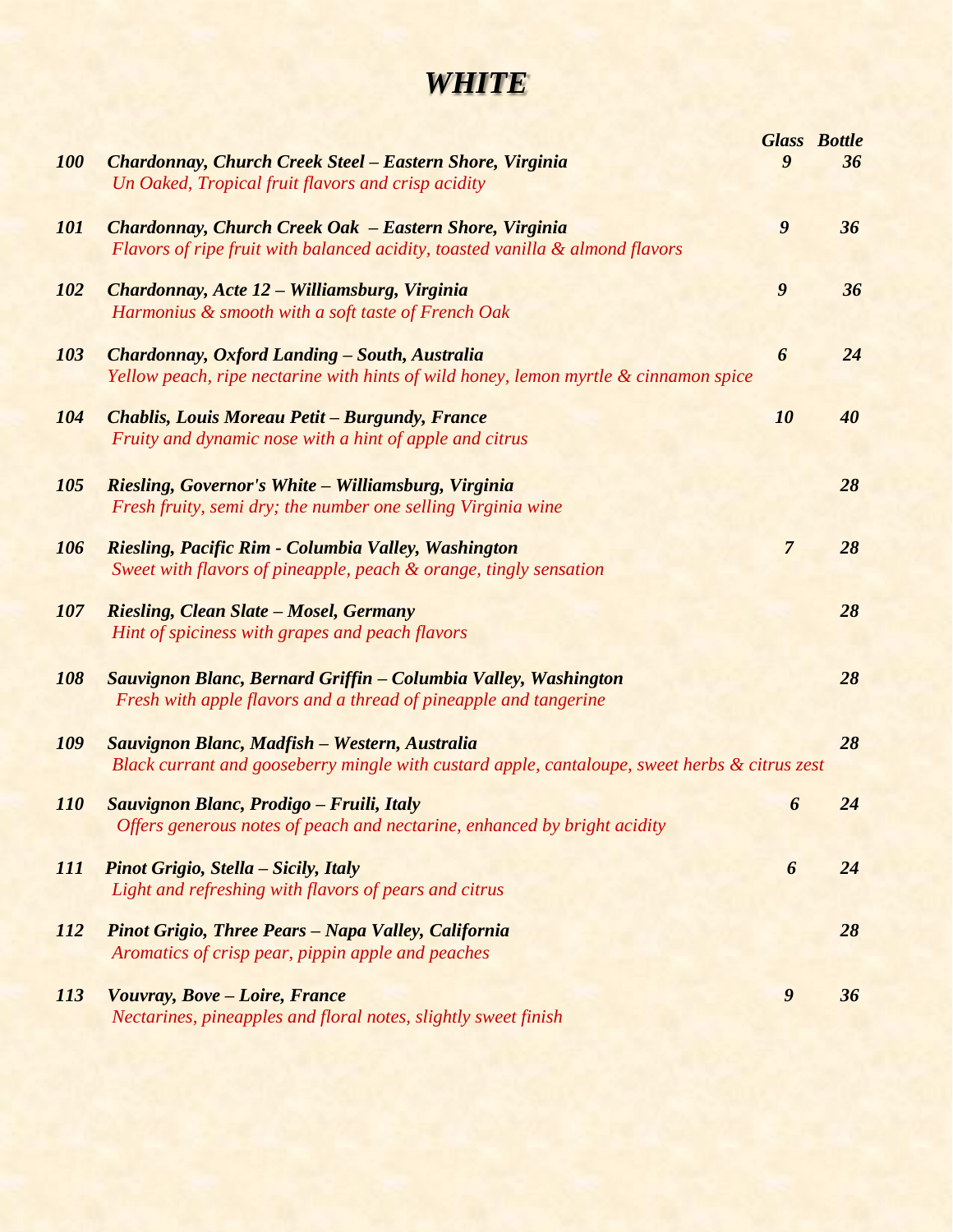# *RED*

|     |                                                                                                                                                                     | <b>Glass</b>          | <b>Bottle</b> |
|-----|---------------------------------------------------------------------------------------------------------------------------------------------------------------------|-----------------------|---------------|
| 217 | Vintners Blend, Church Creek - Eastern Shore, Virginia<br>Earthy notes of cherry, tobacco and spice, with smoky finish                                              | 11                    | 44            |
| 218 | Chianti, Coltibuono Classico R Stucchi - Tuscany, Italy<br>Notes of forest berries, spices, leather, moist earth and dried plum are layered in the aromas           |                       | 28            |
| 219 | Cabernet Sauvignon, Earthquake – California<br>Juicy, rich, full of decadent black fruits with aggressive smoke and spice                                           | 13                    | 52            |
| 220 | Cabernet Sauvignon, Church Creek - Eastern Shore, Virginia<br>Eastern Shore Classic; flavors of cherry & blackberry with notes of cedar & spice                     | 11                    | 44            |
| 221 | Cabernet Sauvignon, Dante - Lodi, California<br>Lightly floral with dark cherry flavors, Smooth finish                                                              | $\overline{7}$        | 28            |
| 222 | Cabernet Franc, Church Creek - Eastern Shore, Virginia<br>Flavors of ripe raspberry, floral notes of violet with a hint of pepper on the finish                     | $\boldsymbol{9}$      | 36            |
| 223 | Malbec, Tilia - Mendoza, Argentina<br>Rich and full-bodied with flavors of black cherries, plum, vanilla, spice & violets                                           | 6                     | 24            |
| 224 | Malbec, Catena - Mendoza, Argentina<br>Flavors of blueberries and blackberries with a touch of sweet spice, and leather                                             |                       | 32            |
| 225 | Carmenere, Root 1 - Colchagua Valley, Chile<br>Rich flavors of plums, blackberry and spice. Soft finish                                                             |                       | 22            |
| 226 | Merlot, Duckhorn Decoy - Napa, California<br>Rings true to Merlot with cherries, blueberries, vanilla & a touch of earth                                            | 10                    | 40            |
| 227 | Merlot, Drumheller - Colombia Valley, Washington<br>Aromas of blueberry, subtle spice and rose petals with hints of cocoa                                           |                       | 28            |
| 228 | <b>Merlot, Church Creek - Eastern Shore, Virginia</b><br>Full of cherry and black currant, with a soft tannic structure & hints of brown spice                      | $\boldsymbol{9}$      | 36            |
| 229 | <b>Pinot Noir, Argyle – Willamette Valley, Oregon</b><br>Croons of ripe, red raspberry, morello cherry and a hint of backwoods spice                                | 17                    | 65            |
| 230 | Pinot Noir, Dante - Lodi, California<br>Cherry and plum flavors with a smooth silky profile and a touch of wood spice                                               | $\overline{7}$        | 28            |
| 231 | <b>Shiraz, Jacobs Creek Reserve – Limestone Coast, South Australia</b><br>Rich, full-bodied plum and forest berry flavors with vanilla and regional chocolate notes | $\overline{7}$        | 28            |
| 232 | Zinfandel, Ancient Peaks - Central Coast, California<br>Aromas of raspberry, boysenberry, olallieberry pie and high-toned oak                                       | $\boldsymbol{\delta}$ | 32            |